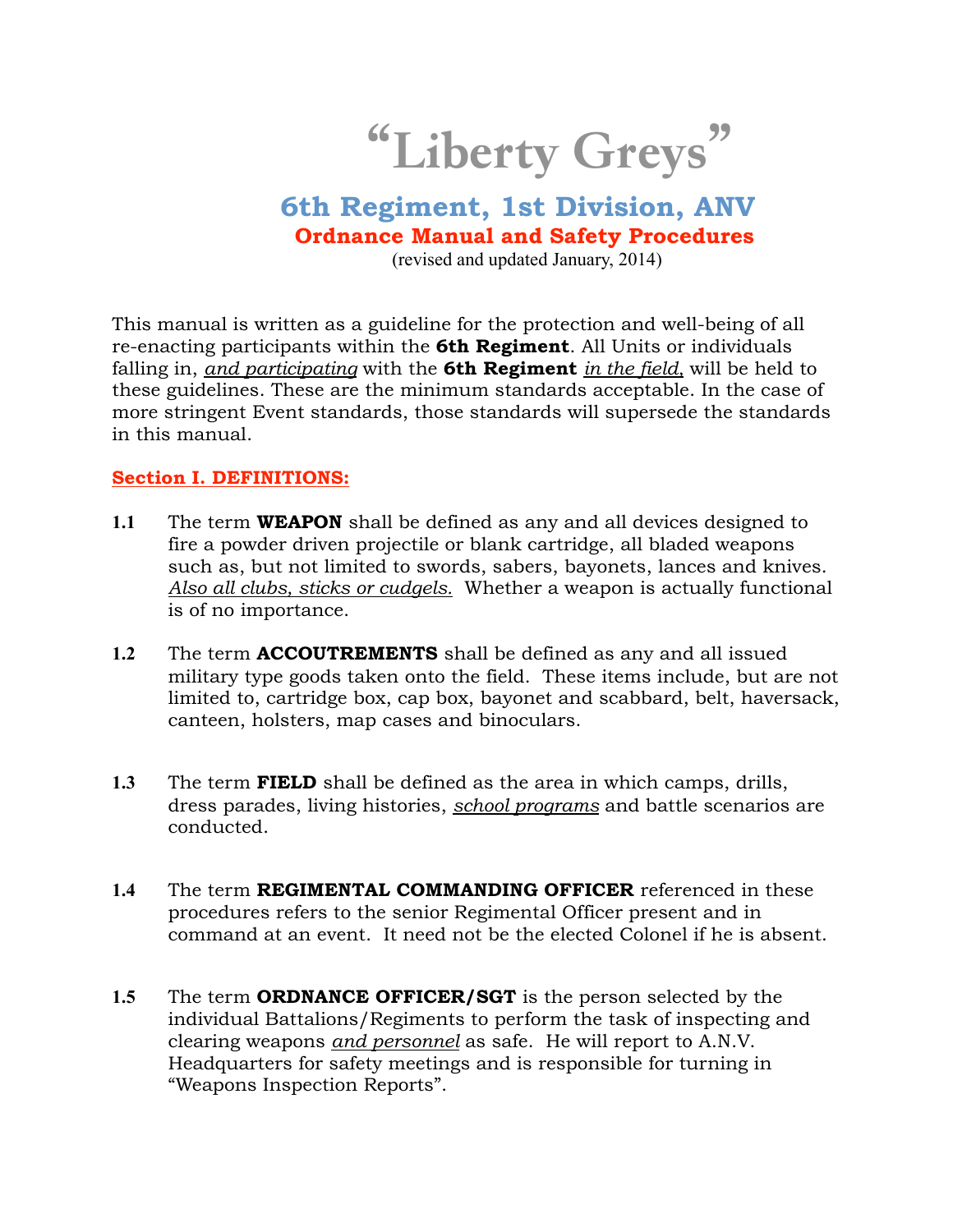- **1.6** The term **CHIEF ORDNANCE OFFICER/CHIEF OF ORDNANCE** refers to the senior Ordnance Officer at A.N.V. Headquarters.
- **1.7** The term **SOLDIER** refers to a Regiment unit member who carries a weapon on the field. The term **SOLDIER** also refers to a non-combatant individual who carries flags, guidons, signal flags, pennants, medical equipment etc..
- **1.8** *The term CADET refers to members from the age of 11 to 16 who are undergoing training to participate in future scenarios. All persons aged 11 through 16 wishing to participate in drill/battle scenarios MUST be enrolled in the Liberty Greys Cadet program. Non- combatant personnel performing military duties (i.e. color guard, courier etc.) may be 12 and 13 years of age.* The minimum age to carry a weapon *on the field* is *14* years *providing such person has satisfactorily completed a probationary period, of training in the Liberty Greys Cadet Corps Program and training from that Cadet's home Unit. This probationary period will be determined by the Commandant of Cadets and approved by the Regimental Commanding Officer on a case by case basis.. Said Cadet, must be cleared by the Regimental Cadet Commandant, AND Regimental Ordnance Officer/Sgt., or Sgt. Major AND a Liberty Greys Field Grade Officer not affiliated with the Cadets home Unit.*
- **1.9** *In conjunction with Article 1.8 above and the Organizational Guidelines of the Liberty Greys, ALL participants, both military and civilian, under the age of 18, not being of legal age, must be under the active supervision of an adult guardian or parent as a member of their Unit within the Liberty Greys. In addition, if the Cadet's parent/guardian does not participate in drill/battle scenarios, said Cadet must be assigned to a veteran member of that unit to watch over that Cadet during drill/battle scenarios.*
- **1.10** *Until such time as the conditions of Article(s) 1.8 and 1.9 above are met, all cadets will be relegated to front rank positions and be allowed to fire caps only. Cadets may be used in the color guard, with rifles, not being loaded.*

# **Section II. INSPECTIONS:**

- **2.1** Every member of the **6<sup>th</sup> Regiment**, military or civilian, desirous of carrying a weapon, loaded or otherwise shall participate in ALL weapons inspections.
- **2.2** *ANY and ALL new or temporary(one time Event trial) members, participating with ANY Liberty Greys Unit, need to be cleared and approved by the Regimental Ordnance Officer/Sgt., or Sgt. Major AND a*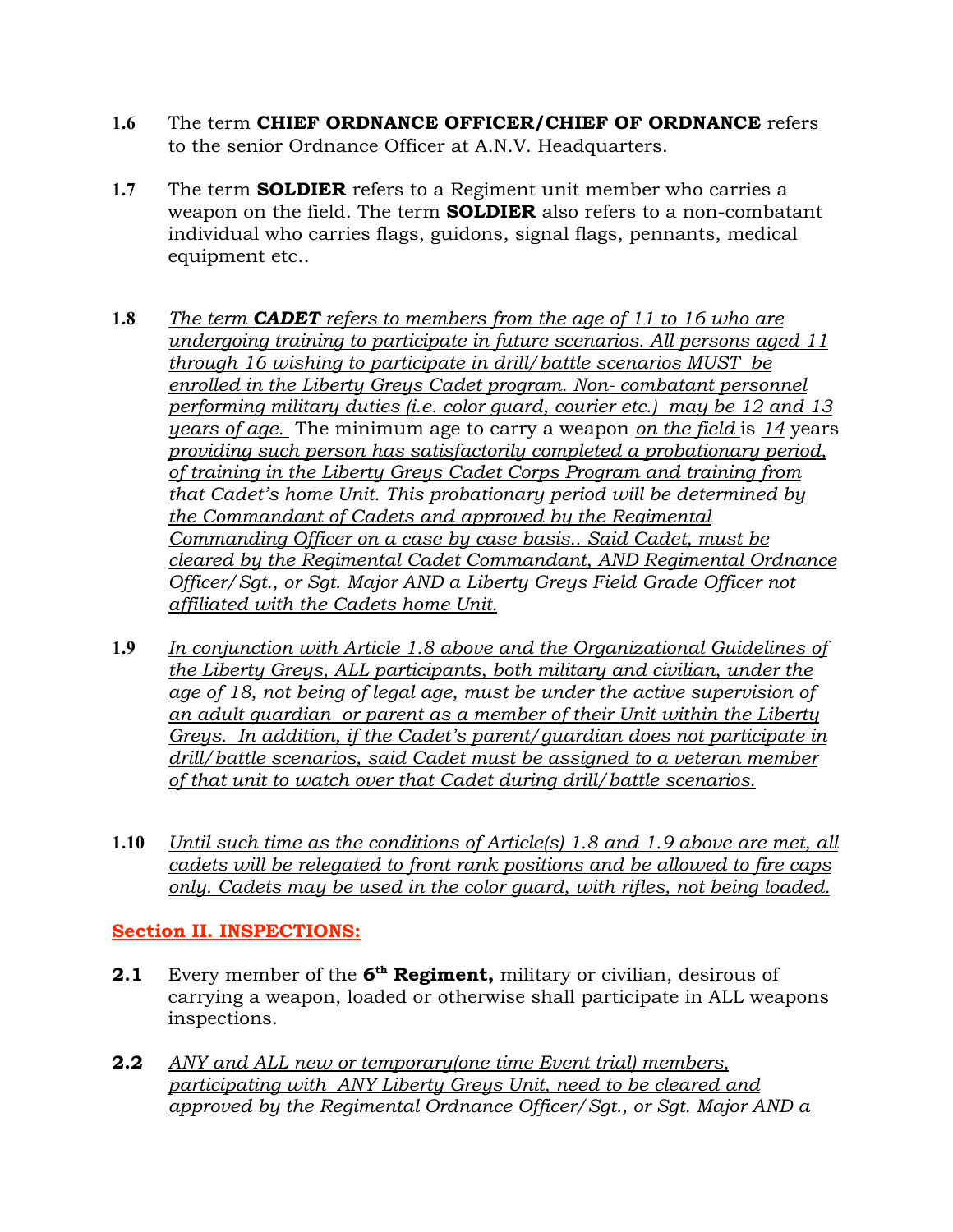*Liberty Greys Field Grade Officer not affiliated with the members home Unit. ALL MEMBERS must be insured through either their home Unit or the ANV. This includes "one-time" trial members.*

- **2.3** Weapons inspections will be conducted prior to all Regimental formations by Company Officers unless specifically released from this by the Regiment's Commanding Officer. A Regimental weapons inspection may be held at any formation but will always be conducted prior to an engagement.
- **2.4** Regimental Staff will be inspected by the Commanding Officer or his designated representative.
- **2.5** A weapon found to be questionable, for any reason(s) will be failed. It WILL NOT be carried in any Regimental formation or activity until repairs are affected and it has been re-inspected in accordance with the procedures outlined in Section V.
- **2.6** A permanent record should be kept by Regimental Ordnance listing reason for failure, owner's name, Unit and serial # of the weapon. The Chief Ordnance Officer may ask to see this record.
- **2.7** It is recommended that each Company keep a permanent list of that Company's weapons. The list should include owner's name, weapon description and serial number.
- **2.8** The Chief Ordnance Officer or Regimental Ordnance Officer/Sgt can, at any time request that an individual, Company or Regimental/Battalion, re-inspect their weapons.

# **Section III. WEAPONS AND ACCOUTREMENTS:**

#### **3A: Rifles, Muskets, Carbines and** *Shotguns*

- **3A.1** Only proper weapons of the period will be allowed. No Hawkins, Plains, Zouave or flintlock rifles or muskets will be allowed. No will modern firearms or ammunition be permitted in the field at any time. (Flintlock type weapons may be used at early war impressions with expressed consent from event/Command staff, i.e.  $1^{st}$  Manassas)
- **3A.2** *In the interest of conservation and preservation of historic artifacts, no original firearms are to be used in ANV/6th Regiment scenarios. Their use is approved for display purposes only.*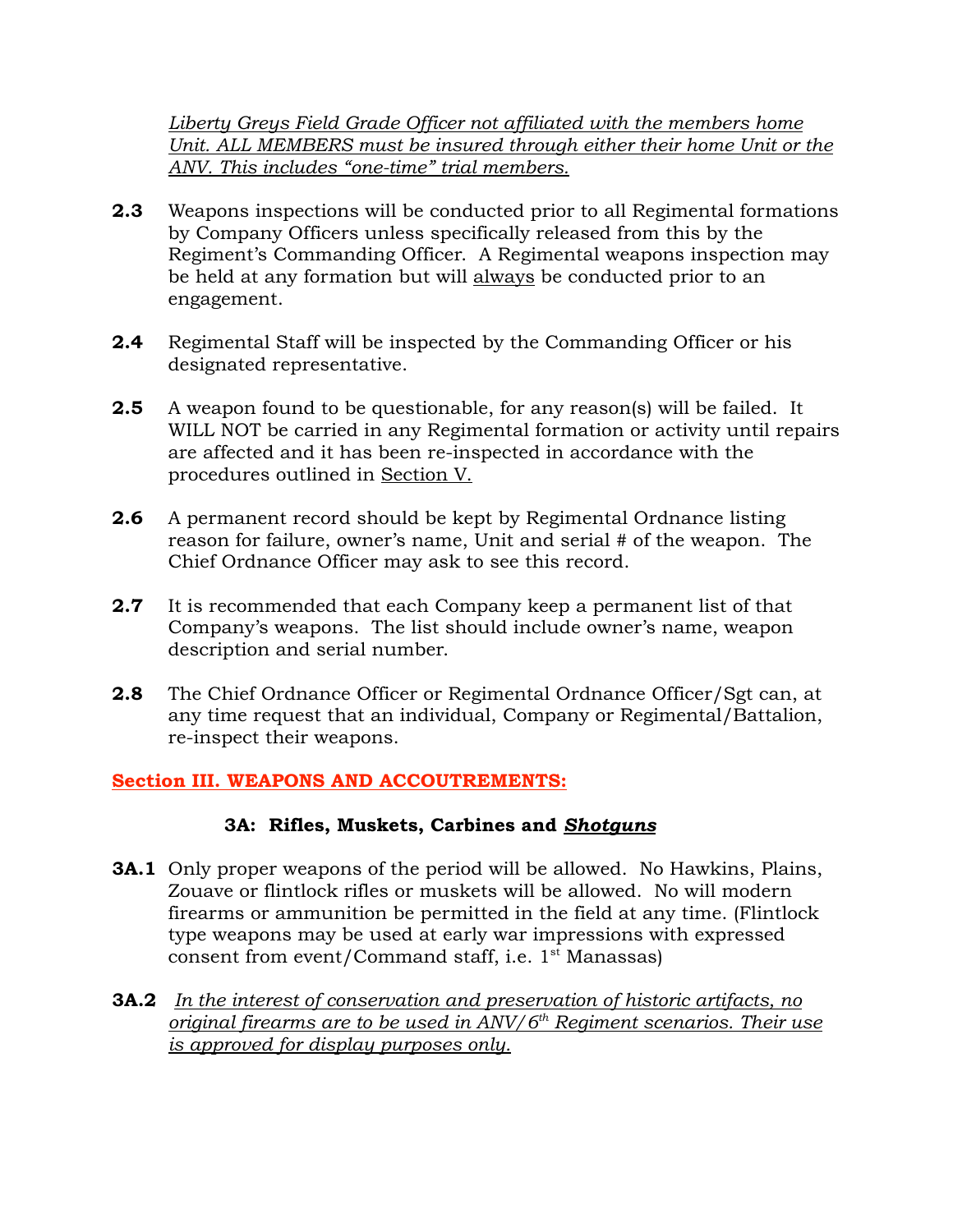- **3A.3** *Unapproved firearms, including, but not limited to firearms manufactured in Asia, are to be used in scenarios only after examination and approval of Division Ordnance personnel as supported by the local Unit's chain of command. No smoothbore .58 cal. Springfield-styled weapons nor smoothbore .577 cal. Enfield-styled weapons are to be used in any ANV/6th Regiment shooting scenarios. No weapons with rolled barrels will be used. No weapons with welded breech plugs will be used.*
- **3A.4** All weapons shall be cleaned, in good working order and inspected, before being allowed on the field.
- **3A.5** Barrels should be clean and free of obstructions. When the rammer is inserted bell down, just a few threads should extend above the top of the barrel.
- **3A.6** The half cock will be tested on all weapons. The weapon shall be capable of supporting the weight of the weapon by the trigger while at half cock. Pressure will be applied to the hammer, which will also be checked for side to side play or looseness, but at no time will the hammer be struck.
- **3A.7** The nipple will be visually inspected to ensure it is not bent, cracked or deformed and that it is properly seated.
- **3A.8** Breech loading carbines will be inspected in the same manner as rifles except, (a) with the action open a visual check must be made of the interior of the barrel, or, (b) a ramrod or such device is inserted into the barrel, the barrel probed in its full length and the device seen to emerge at the opening of the barrel.
- **3A.9** Weapons will be capped off before moving to the battlefield. The exception to this is loaded pistols.
- **3A.10** The use of shotguns is discouraged. Shotguns may only be used by Cavalry and Provost, and then only at the Commanding Officer's discretion.
- **3A.11** Tompions will not be carried onto the field.

#### **3B: Pistols**

- **3B.1** *All pistols will be inspected prior to going onto the battlefield.*
- **3B.2** Pistols will only be carried by officers, *Staff* NCOs, cavalry troopers, artillerists, *Provost Marshalls* and those with proper historical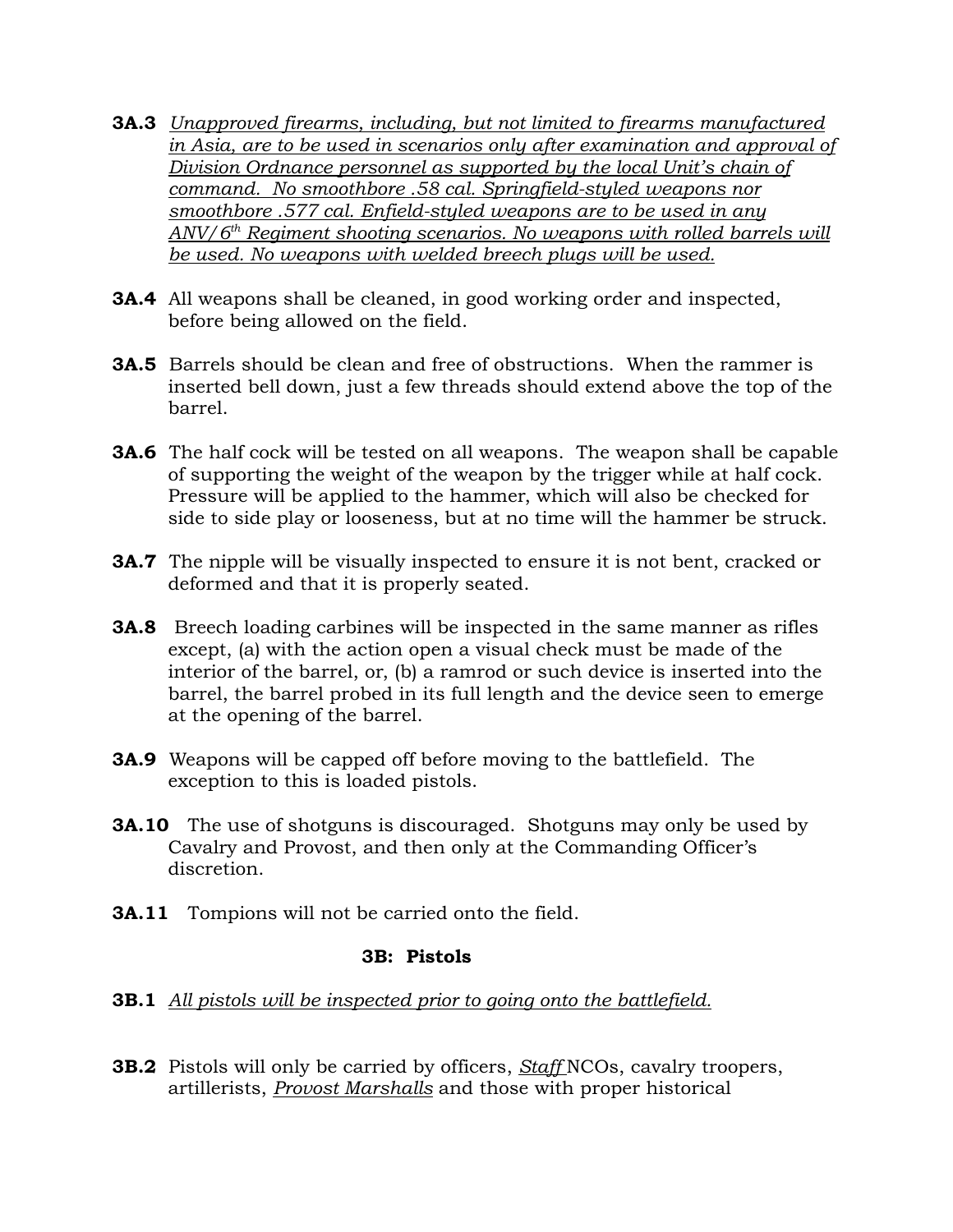documentation and, having the permission of the Regimental Commanding Officer. This includes civilians.

- **3B.3** No more than one (1) pistol shall be carried on anyone's person. *The exception to this will be cavalry troopers who will be allowed two (2).* A third pistol may be carried in a proper saddle holster by a "mounted" trooper.
- **3B.4 ALL** pistols shall be carried in a proper military holster with a flap capable of being fastened or of the style that can be strapped and secured. At no time should an open or western quick draw holsters be used.
- **3B.5** *Officers of all ranks and branches of service are encouraged NOT to fire their pistols during scenarios.*

# **3C: Edged Weapons**

- **3C.1** Bayonets must be kept in scabbards in proper condition with a firmly attached brass tip.
- **3C.2** Bayonets must have a proper locking mechanism, and a rifle a correct front sight or bayonet lug or they will not be fixed.
- **3C.3** It is mandatory that all swords and sabers have scabbards in proper condition and made of correct materials for that period.
- **3C.4** Swords, sabers and *bayonets* will NOT be sharpened.
- **3C.5** The carrying of belt or sheath knives onto the battlefield is discouraged. If worn, it is mandatory that knives be carried in scabbards in proper condition with secure closures (tie-downs) made of correct material for the period. AT NO TIME will such knives be unsheathed on the battlefield.
- **3C.6** Lances will only be used with the permission of the Commanding Officer and then in accordance with established Regimental procedures.

# **3D: Accoutrements**

**3D.1** Canteens shall be filled and carried at all formations and will be checked at all formations.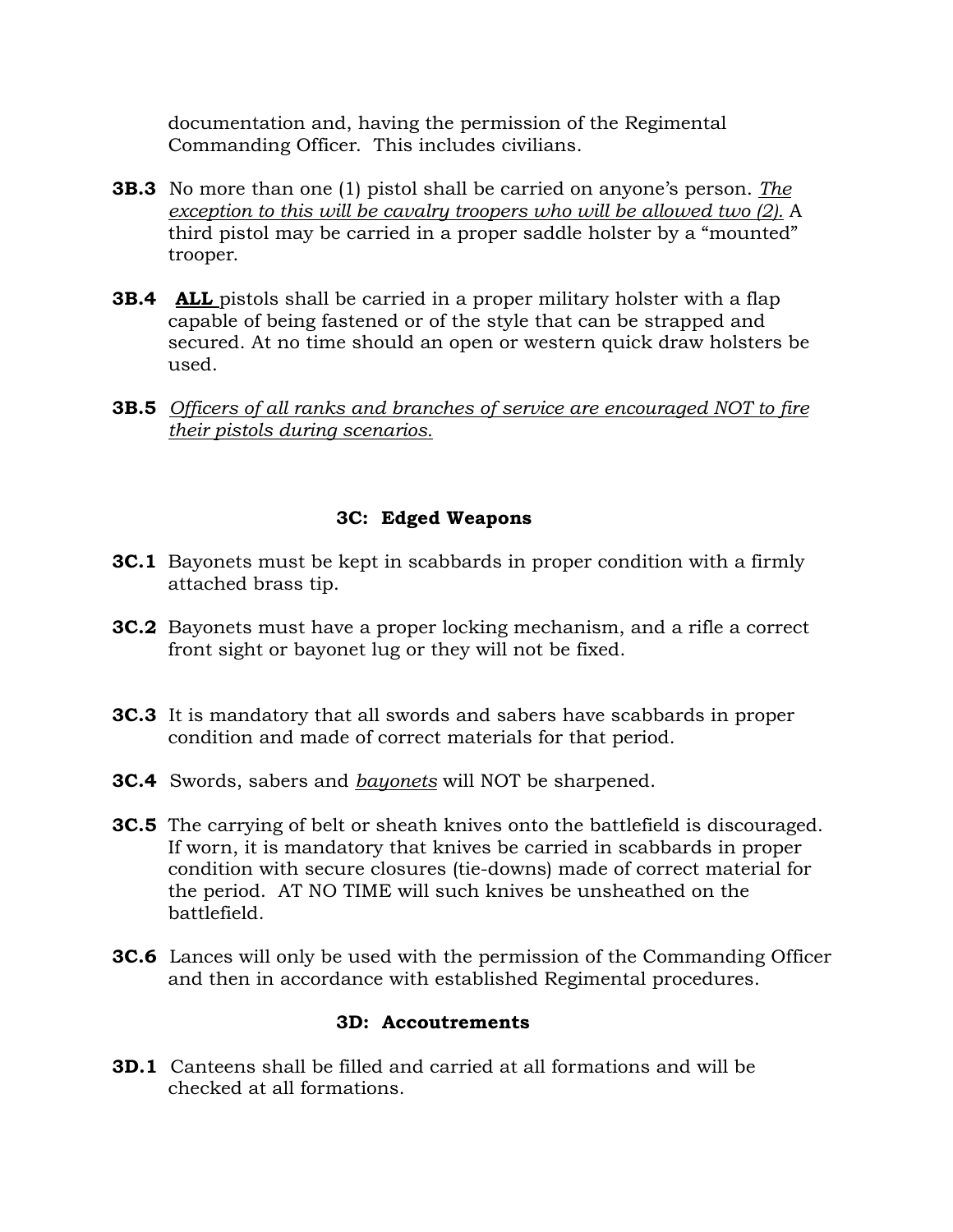- **3D.2** Canteens must be properly constructed of wood, tin or steel. No glass bottles, padded or otherwise, slung or in haversacks, are acceptable.
- **3D.3** Care should be taken to properly maintain canteens between events. Canteens which are not properly cleaned make a perfect breeding ground for the germs that can make an individual ill at the next event.
- **3D.4** Cartridge boxes must be of the proper type with a flap that secures. It is recommended that the cartridge boxes have the appropriate tins when originally designed to use them. Some events require them.
- **3D.5** Cap boxes must be of the proper type, with a flap that can be secured.
- **3D.6** If spare cylinders for a pistol are to be carried, they MUST be in proper leather cases of period design and worn on the belt. Spare cylinders will also be inspected.
- **3D.7** Cases for maps and binoculars must be of proper type for the period.
- **3D.8** The Commanding Officer shall make the final decision on the acceptability of any weapon or accoutrements.

#### **Section IV. CARTRIDGES and LOADS:**

- **4.1** No live rounds with projectiles will be allowed <u>AT ANY TIME</u> either in camp or on the field, *(drill or battle).*
- **4.2** Projectiles may be displayed in camp for living history and educational purposes but must remain separate from cartridges and must NEVER be stored in a cartridge box.
- **4.3** Cartridges must be carried in proper cartridge boxes. They will not be carried in pockets or haversacks.
- **4.4** Percussion caps must be carried in a proper cap box or tin. They will remain separate from cartridges.
- **4.5** No six sided (CCI, etc.) percussion caps will be used by members of the 6th Regiment or individuals/Units falling in with and under the direct command of the 6<sup>th</sup> Commanding Officer. **ALL six- sided caps will be** *confiscated FOR EVERYONE'S SAFETY!!!!*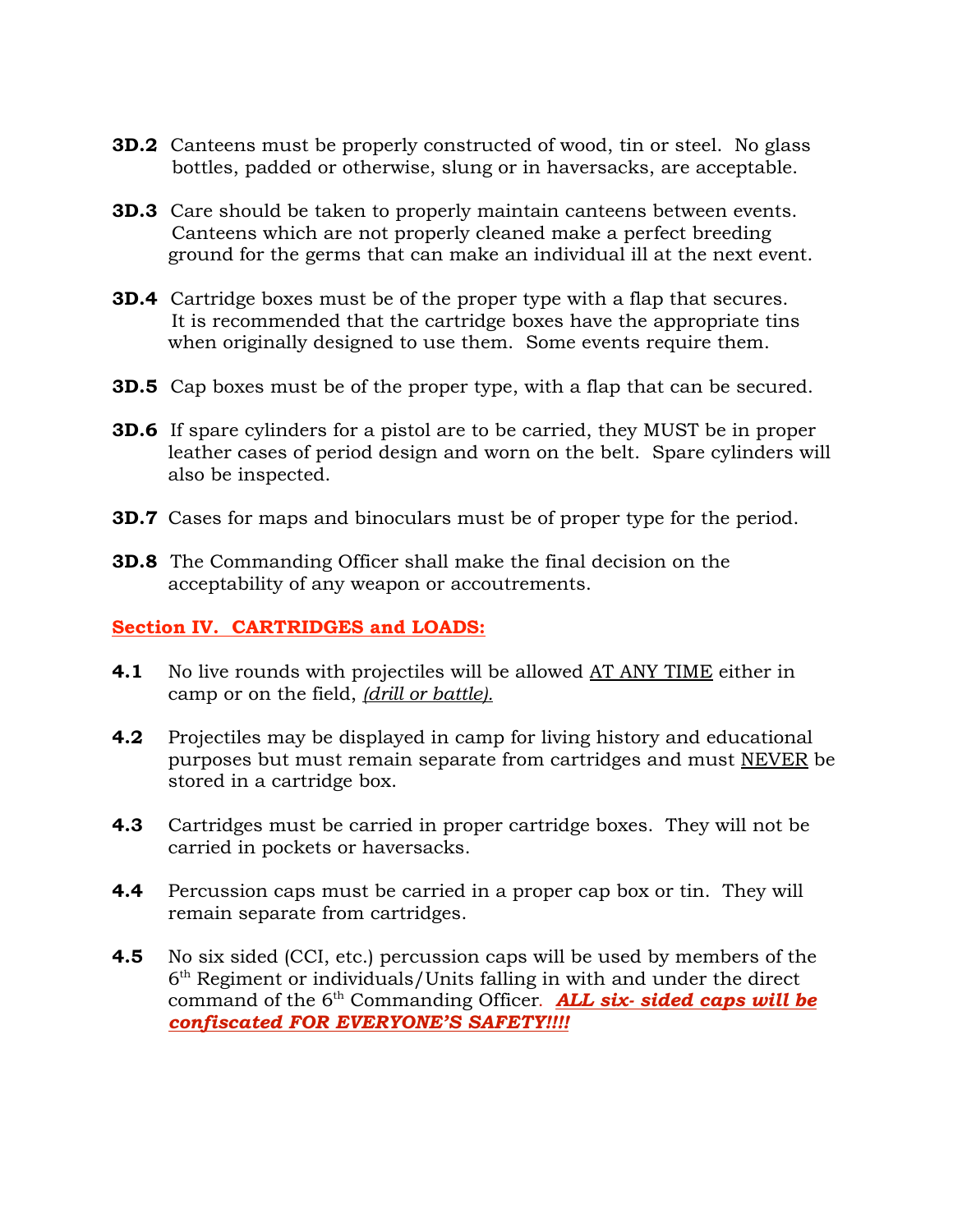- **4.6** Cartridges will be constructed from plain paper without printing in a period style. At no time will penny wrappers, staples or the "Sunday Comics" be used in the construction of cartridges.
- **4.7** Wadding will not be used in cartridge construction unless specifically required for that type weapon.
- **4.8** All cartridges will be inspected for size and authenticity. Those not meeting acceptable standards will NOT be used *FOR EVERYONE'S SAFETY!!!*
- **4.9** At no time will "Wonder Wads" (cork, wood or otherwise) be used in any pistol. Optimal packing for pistols would be Cream of Wheat, peanut butter or a commercial powder pistol product such as "Spitball".
- **4.10** Pre-made rounds, *both rifle and pistol*, are acceptable IF they have been inspected be the Regimental Commanding Officer or his designated representative.

# **MAXIMUM LOAD SIZES**

*Pistol Loads - 30 GRAINS*  **.58(.577) Caliber Rifles/Muskets -** 70 GRAINS **.69 Caliber Rifles/Muskets -** 90 GRAINS **Carbines -** 60 GRAINS  **Shotguns -** 70 GRAINS (50 GRAINS IF "Sawed-Off)

#### **Section V. REPAIR and SERVICE:**

- **5.1** Any weapon requiring repair or service during an event must be reinspected immediately afterwards by the officer who failed it and/or the Ordnance Sgt., who may be from another Battalion/Regiment if necessary.
- **5.2** When an individual must purchase a part from a sutler at an event, it is highly recommended that the Company 1<sup>st</sup> Sgt., Battalion/Regimental Ordnance Sgt., or other such experienced person accompany them. This is to insure that the parts purchased are appropriate for that weapon's modern manufacturer and model.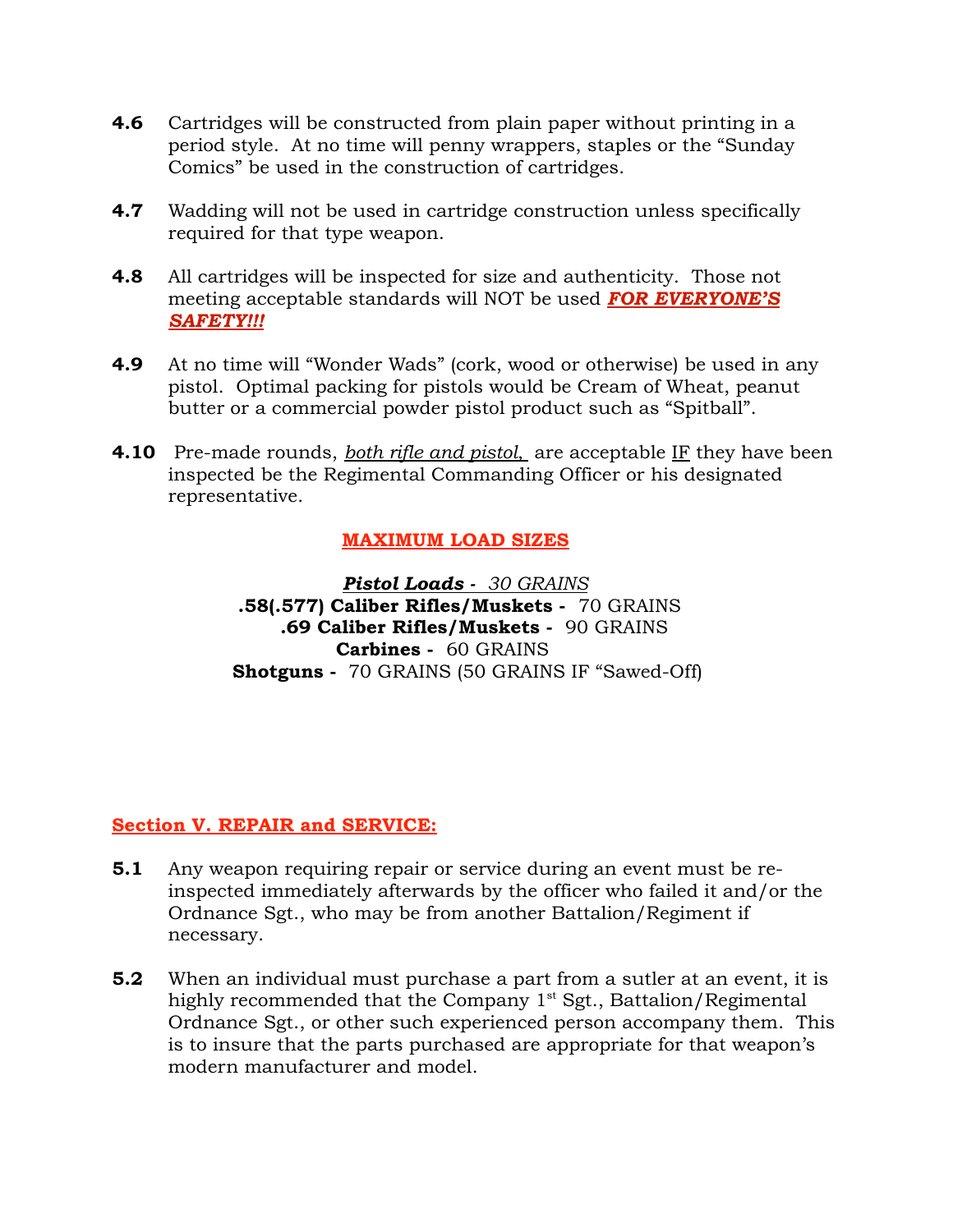**5.3** Replacement gun parts may be purchased from the Regimental Ordnance Sgt., when available, at the current cost for replacement of the part to inventory.

#### **Section VI. SAFETY in the FIELD:**

- **6.1** All weapons will be treated as if they are loaded at all times!
- **6.2** Any weapon which hits the ground during battle is not to be used *until it has been cleared and re-inspected by appropriate personnel. If it cannot be cleared, it will not be used for the remainder of the action.*
- **6.3** Any soldier whose weapon misfires will immediately notify a Sgt., or designated NCO who will retire the weapon to the rear to have it cleared by the Ordnance Sgt. or other designated representative. If the weapon cannot be cleared it will not be used for the remainder of the engagement.
- **6.4** Weapons will not be grounded.
- **6.5** Two-banded rifles/muskets will be carried in the front or single rank.
- **6.6** No stacking of loaded arms will be allowed at any time.
- **6.7** Any time a Company or Battalion/Regiment stacks arms, at least one guard will be placed on them.
- **6.8** No smoking in ranks!!!!!!
- **6.9** At no time will the empty cartridge paper, or completely intact cartridges, be placed in the muzzle of a long arm.
- **6.10** Cartridges are not to be laid on the ground in "readiness" nor will dropped cartridges be used without first undergoing a visual inspection for debris, stones, etc.
- **6.11** *Extra percussion caps will NOT be held between the teeth, held in the hand or laid upon the grown during loading and firing. They must be in a period correct container until ready for immediate use.*
- **6.12** No ramrods will be used while loading on the field. The only person who may draw a ramrod on the battlefield is the Ordnance Sgt. or other designated personnel, behind the line of battle, for the purposes of clearing a weapon.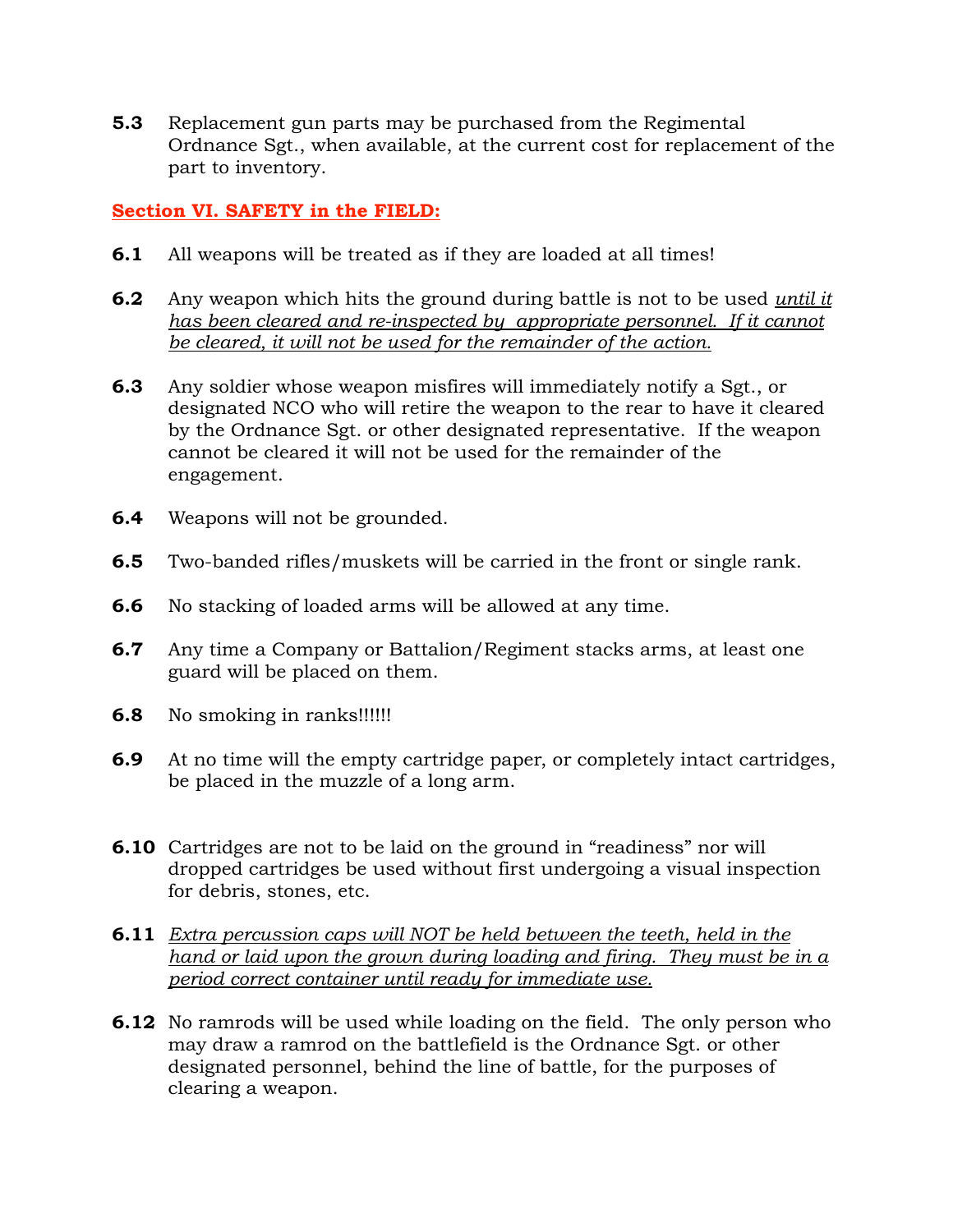- **6.13** Bayonets will NOT be fixed at any time during battle *scenarios, unless previously approved by Command Staff of BOTH "armies".*
- **6.14** Only officers will draw their swords while the Regiment is reenacting a combat action. Others may draw in Regimental formations and to render honors as is historically appropriate.
- **6.15** Enlisted troops will draw and/or fire pistols in battle only on the order of their commanding officers.
- **6.16** No person shall "take a hit" while his weapon is loaded. When taking a hit an individual's cartridge box and cap box shall be secured.
- **6.17** Agreed upon group hits are dramatic. Taking a hit and throwing yourself backward in an attempt to take down some folks in the rear rank is dangerous. They may be loaded, you may be hurt. DON'T'T DO IT!!!!.
- **6.18** ALL weapons will be cleared and checked after battle. Whenever possible, the Regiment will clear weapons together. No loaded weapons will be brought back to the camp area. There will be no carrying loaded weapons in camp.
- **6.19** No aimed or leveled fire will occur in the direction of other persons on the field. No firing on troops within 40 feet.
- **6.20** At no time will mounted persons be fired upon at close range. Never fire directly at or near an animal.
- **6.21** Every attempt should be made to reform on and exit with the Regiment when it retires from the field at the end of a battle or demonstration.
- **6.22** There will be no carrying of a loaded firearm to, through or from the sutler's area.
- **6.23** *For EVERYONE'S Safety!!* ALL individuals, military and civilians, will carry a canteen or water source when leaving camp area (i.e. going to the sutler's area at an event). If not a period container it must be covered and/or disguised.

# **Section VII. HAND to HAND COMBAT:**

**7.1** The Regiment does not participate in unscripted hand to hand combat. Should we be overrun by an enemy, we will die, flee or surrender.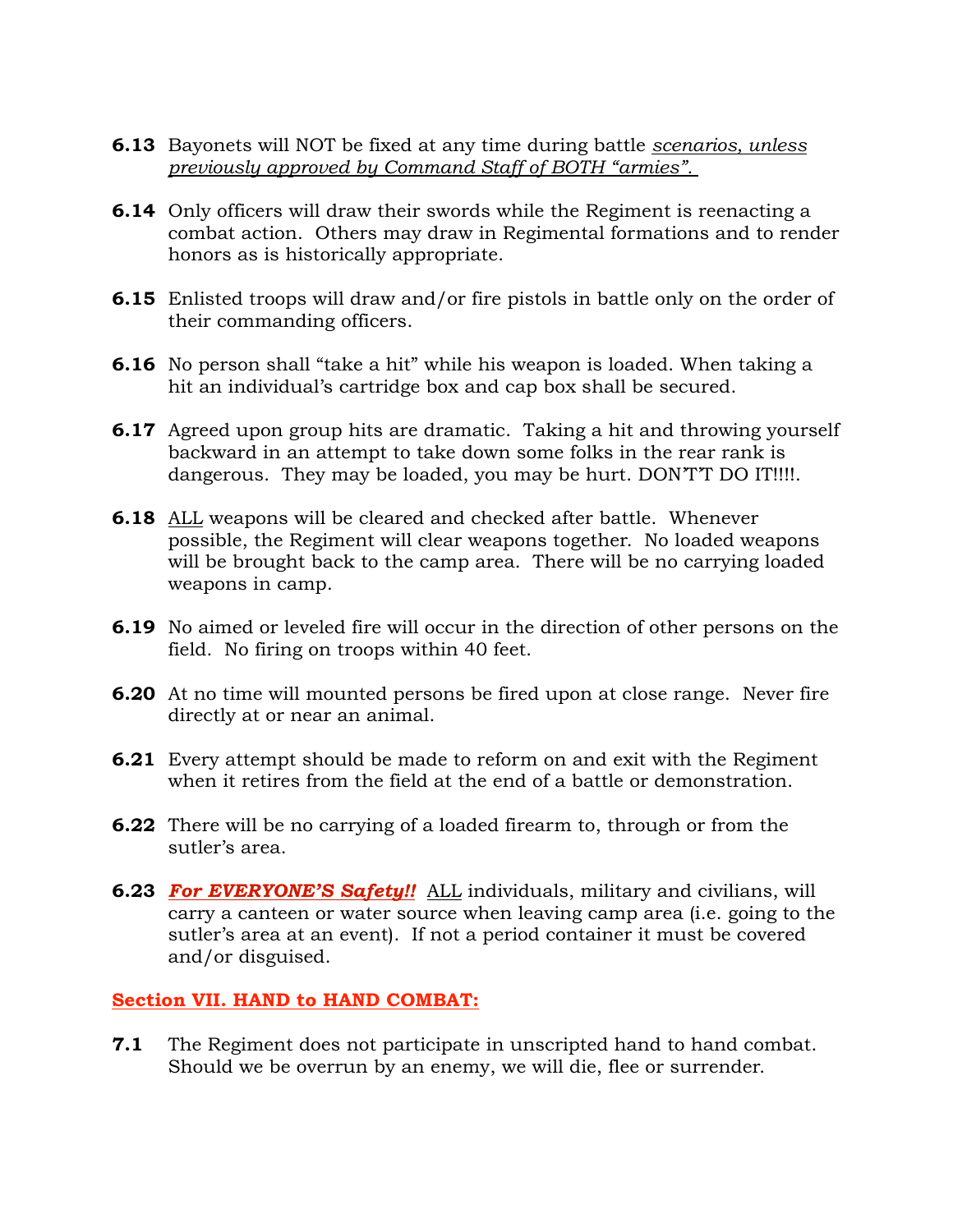- **7.2** Permission for a scripted hand to hand combat may only be granted by the Regiment's Commanding Officer, in which case it will be carefully rehearsed. Conventions such as attackers keeping weapons at present arms and defenders receiving the attack at arms port should be used. In no event will weapons actually be swung or thrust.
- **7.3** No bayonets will be used in scripted hand to hand combat. Officer's swords will remain in the scabbard.
- **7.4** The colors of either side will only be touched by the other side with the permission of the Regimental and relevant Company commanding officers. Such should only occur when called for by the scenario and any colors permitted to be taken will be treated with the upmost care and respect.

#### **Section VIII. CAMP:**

- **8.1** No weapons will be discharged within the camp boundaries without prior permission from the Regiment's commanding officer or second in command. The exception to this will be weapons undergoing clearing or repair which may be discharged at the boundaries of the camp after sufficient verbal notice. (i.e. shouting, "Fire in the hold!")
- **8.2** Quiet hours are to be observed as outlined in the *Organizational Guidelines of the Liberty Greys. As noted, "Sound in camp should be reduced by 10:00pm. All quiet should be at 12 pm,* or individual event rules and/or regulations *if equal to or more stringent than the OPLG.*
- **8.3** Drinking to excess is discouraged *and will not be tolerated.*.
- **8.4** Axes when not in use, should be embedded in a chopping block or be covered by a sheath.
- **8.5** Fire pits will be dug only at the end of the Company street and in line with the first and/or last tent, not in the middle of the street.
- **8.6** Women working around campfires will not wear hoops.
- **8.7** Fire buckets will be kept filled and adjacent to the fire at all times.
- **8.8** Fires should be properly banked at all times.
- **8.9** Open flames are not permitted to be left burning in tents at any time.
- **8.10** Unattended lanterns shall not be left burning in a tent.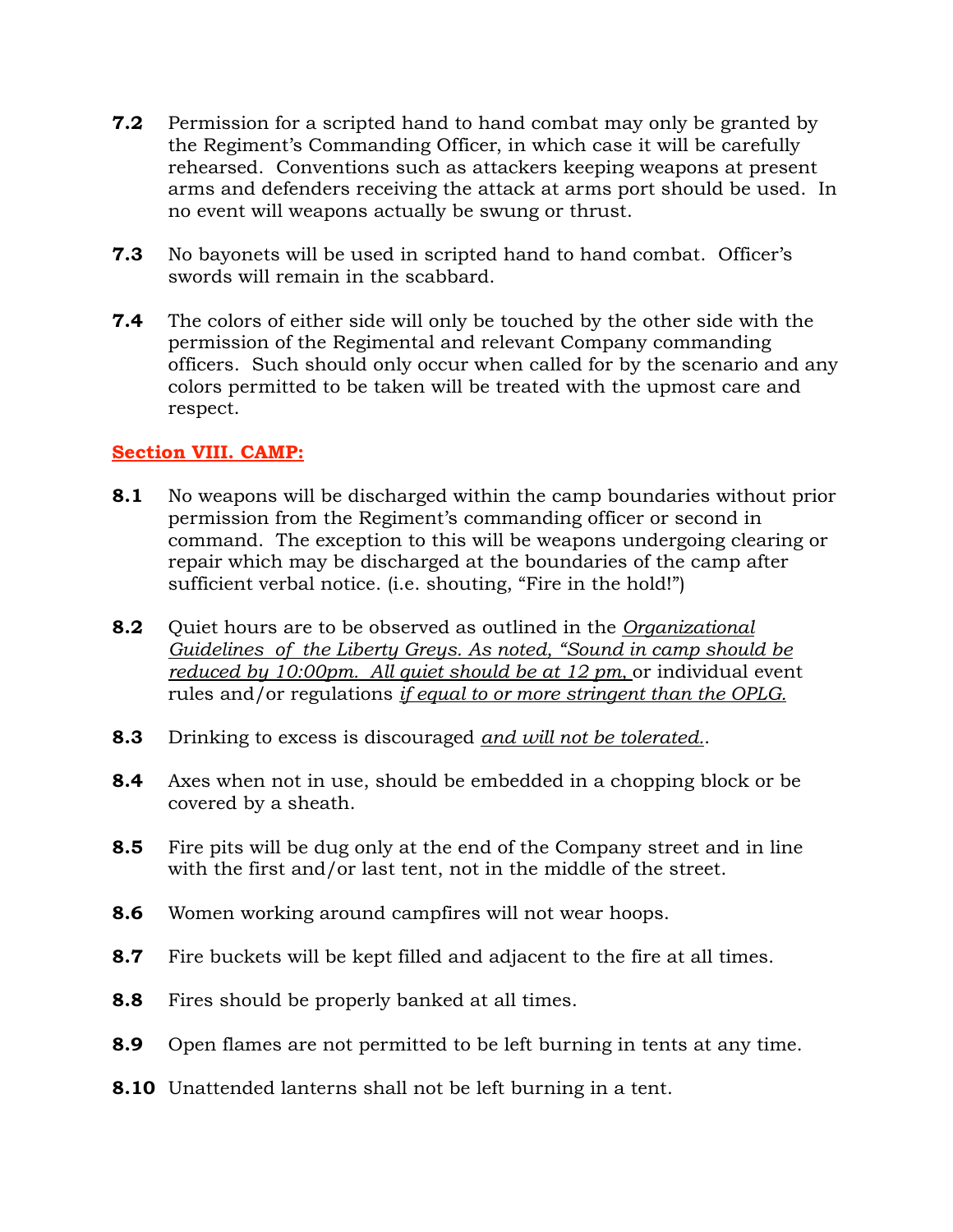- **8.11** Open flames should not be used in tents where straw/hay is used as bedding. The old candle in the bayonet could become a candle in the straw far to easily.
- **8.12** Cartridges should not be rolled in camp except in cases of absolute necessity. Should this be the case, it must be done in daylight away from any source of flame, open or closed.

# **Section IX. ARTILLERY:**

**9.1** The artillery will follow their own safety rules and regulations as designated by the Regiment's Chief of Artillery *unless less stringent than the guideline set forth in these procedures*. A Regimental Artillery Manual will provide the Infantry Commanders with safety procedures and signals for combined operations. Any artillerist(s) fighting with an infantry unit, *or using any small firearms or edged weapon,* shall follow the infantry safety guidelines as set forth in this manual *while with said unit or using said weapon(s).*

# **Section X. CAVALRY:**

**10.1** Mounted personnel participating in the field with the Regiment shall serve as Cavalry, staff or couriers. At no time will civilians or other unsupervised persons ride with the Regiment. The mounted Cavalry will follow their own safety rules and regulations as designated by the Regiment's Chief of Cavalry *unless less stringent than the guidelines set forth in these procedures.* A Regimental Cavalry Manual will provide the infantry commanders with safety procedures and signals for combined operations. Any cavalry trooper(s), fighting dismounted, *and fighting as infantry,* will follow the safety guidelines and procedures as set forth in this manual.

# **Section XI. "MEDICAL EMERGENCIES"**

- **11.1** *If a true medical emergency should occur during any battle/firing scenario or at any time in the camp area, a call of* "MEDICAL EMERGENCY" *shall be sounded. Continue to call out until the alarm has been acknowledged.*
- **11.2** *If the medical emergency occurs during a battle/firing scenario, the call should be made followed by an immediate cease fire and a yellow flag should be shown at the point of the emergency. This flag, measuring 18 inches square, should be fixed to a ramrod and waved to attract Emergency personnel.*